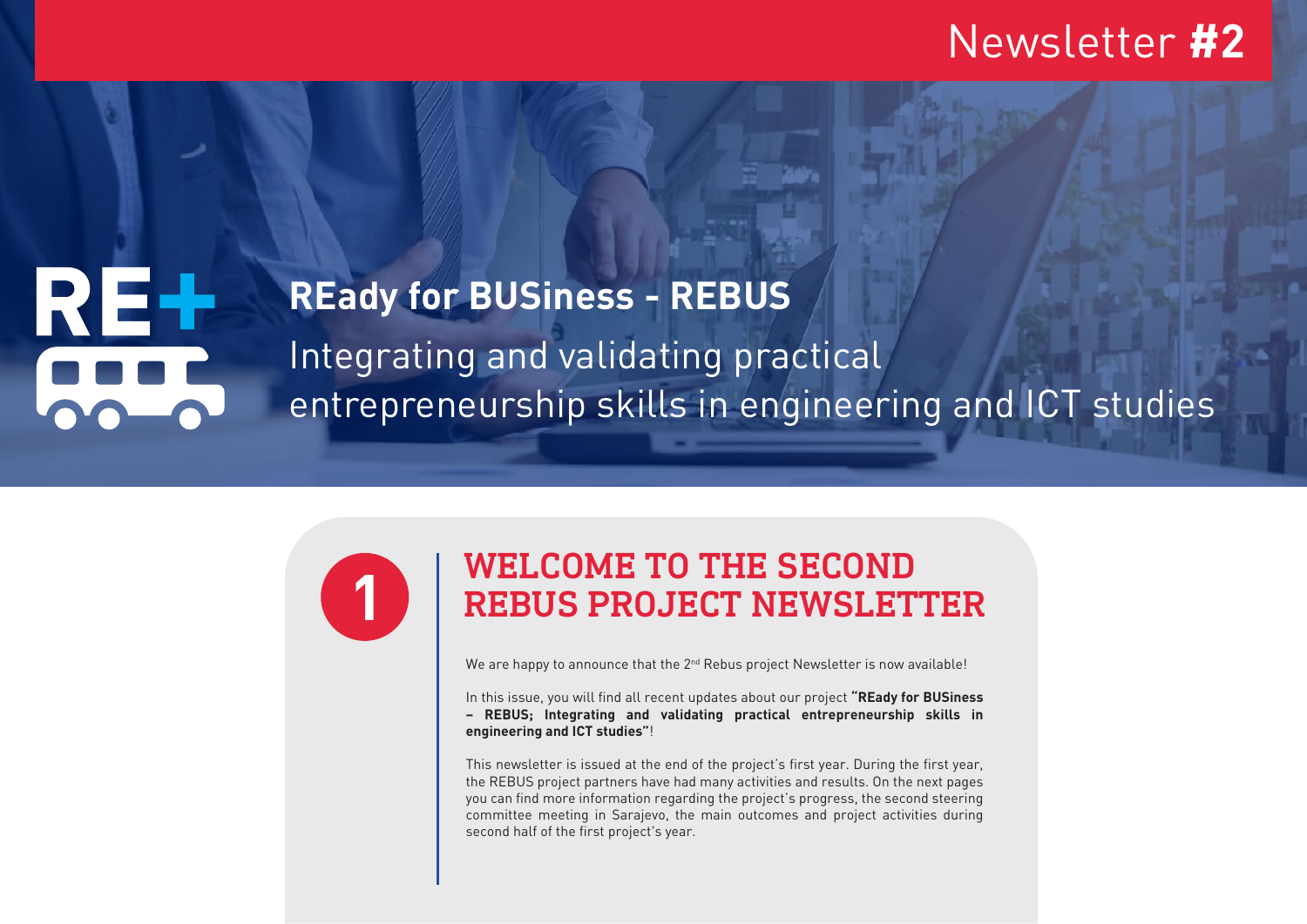# 2 **REBUS PROJECT 3**

IN SARAJEVO, CHAMBER OF COMMERCE OF FEDERATION OF BOSNIA AND HERZEGOVINA



Chamber of Commerce of Federation of Bosnia and Herzegovina, on 12th of December 2017, organized business forum in Sarajevo, with focus on needed alignment of the B&H education system to the labour market, brain drain in the country, and public-private partnership opportunities. Forum was opened by the Prime Minister of FB&H, Mr. Fadil Novalić.

Special panel discussion on the education system adjustments introduced 5 panellists, coming from both education and business sector. Values of entrepreneurship skills development within the formal education system, including higher education, were emphasized by prof. Branko Vučijak, who also introduced main goals and objectives of the REBUS project which are fully in line with the forum discussions and conclusions.

"The higher educational system should be organized in such a way that in addition to training for specific occupations also more focus should be put on the competence framework and entrepreneurial competences - skills, knowledge and attitudes of students (for example Faculty of Mechanical Engineering and Faculty of Economics in Sarajevo)."

## LEADERSHIP AND ENTREPRENEURIAL COMPETENCIES

### EVALUATED BY THE ACADEMIC COMMUNITY (CONFERENCE PAPER)



On the 15th of September 2017., the team of SibSUTIS made a report at the Conference "Socio-economic and Academic Leadership for Sustainable Development of Business and Education in the Future" that took place in Prague.

SibSUTIS Professors Tatyana Monastyrskaya, Natalia Mikidenko and Svetlana Storozheva presented their paper "Leadership and Entrepreneurial Competencies Evaluated by the Academic Community". The paper is focused on the analysis of entrepreneurship education problems and forming entrepreneurial competencies in Russian educational system, which was made within the framework of the project "REady for BUSiness". The paper discusses that more and more attention is devoted to the development of entrepreneurship education, as well as entrepreneurial and leadership competencies of students, at Russian universities. Students' and professors' opinions, regarding the importance of certain leadership and entrepreneurial competencies, are also considered. Questionnaire method and document analysis were utilised in the exploration. Research results provided insight to the necessity of entrepreneurship education and effective methods of training. Comparison of the leadership and entrepreneurial competencies and differentiation of these, depending on their significance for the students, will enable one to make allowance for students' educational needs when creating syllabi, as well as define the criteria of maturity of the competencies in a better way.

The paper will be published by Springer in May 2018. in the Business and Economy Series in English and indexed in the Web of Science Conference Proceedings Citation Index (Web of Science Core Collection).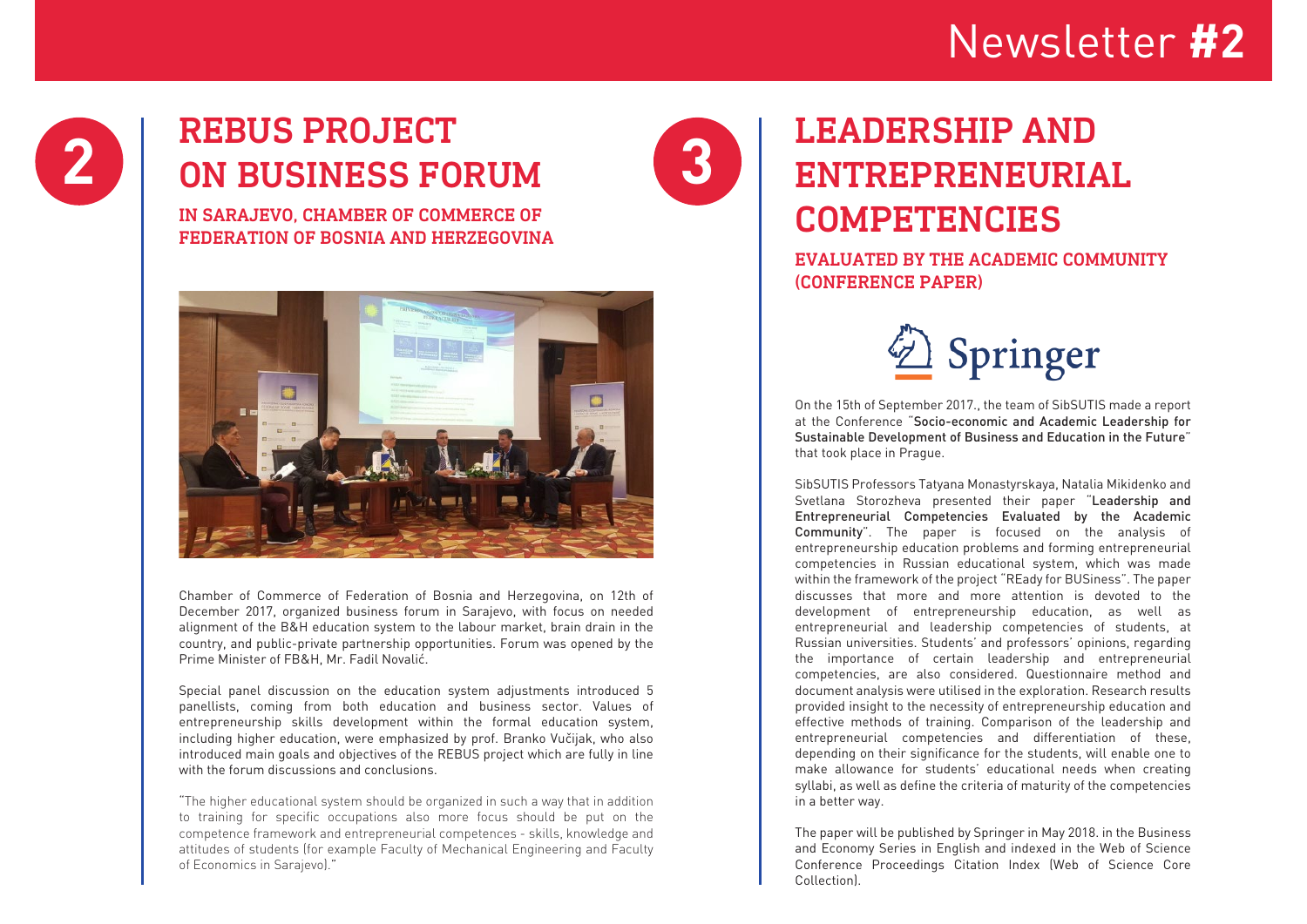### THE REBUS PROJECT WAS MONITORED IN GJILAN **4**

The Director of Erasmus+ Office in Prishtina has done the monitoring visit to the Faculty of Computer Sciences of Public University "Kadri Zeka" in Gjilan on October 5 of 2017. The activities within REBUS project was presented by local Coordinator prof. asoc. dr. Xhevdet Thaqi. The visit covers the following elements:

#### The monitoring of the project implementation:

This part of the meeting assess the implementation and management strategy followed by the project team (Xhevdet Thaqi, Ekrem Halimi, Artan Dermaku, Dukagjin Leka and Arbenita Kosumi) in order to reach the project's objectives, and the progress made in the project's implementation in the University "Kadri Zeka" in Gjilan.



CBHE aims to promote voluntary convergence of HEI systems in the partner countries with EU policies and processes in higher education. Therefore special attention is paid to the European dimension of the project and how it addresses the Bologna action lines (European Credit Transfer System—ECTS, Diploma supplement, learning outcomes, three–cycle system, etc.).

The participation will include the key actors in the project team as well as stakeholders and/or target groups if relevant (in particular for projects involving student/staff mobility and training).

#### The addressed issues concern:

 • The organisation of the project team within the partnership in terms of decision making bodies (composition, periodicity of meetings, coverage of the partnership agreement), distribution and monitoring of tasks (responsibility for the different work packages)

stability of the teams (changes as compared to key actors in the application), communication methods, etc. The involvement of all project team in implementing different work packages, and not only for what they are responsible for.

 • Presentation of the activities carried out and results achieved as compared the original application in terms of timing (the original calendar been respected and if not, why and how will the delays be addressed), nature and quality of the outputs produced so far, involvement of the different stakeholders and target groups, etc. The methodology of project implementation that should be agreed on at either the kick-off meeting, or at a separate methodology workshop.

 • Particular attention is given to the impact (visibility) of the project to the Students and academic staff of the Public University "Kadri Zeka" in Gjilan. Aspects related to the project, dissemination and sustainability strategy, and to the activities carried out so far in this respect (including a presentation of the project website) are addressed.

The project team prepared a folder with key documentation related to project management, including:

• Meeting agenda with the list of participants

 • Copy of the Partnership agreement(s) signed within the partnership?

 • Organogram of the project organisation with the identification of the responsible persons for what concerns the project management and the implementation of the different work packages;

• Minutes of the last coordination meetings.

 • Copy of the most relevant pages of the project website and any other dissemination material/results (e.g. leaflet poster, brochure, media coverage, etc.

Special attention is paid to presenting the project activities and achievements to date in terms of the overall project.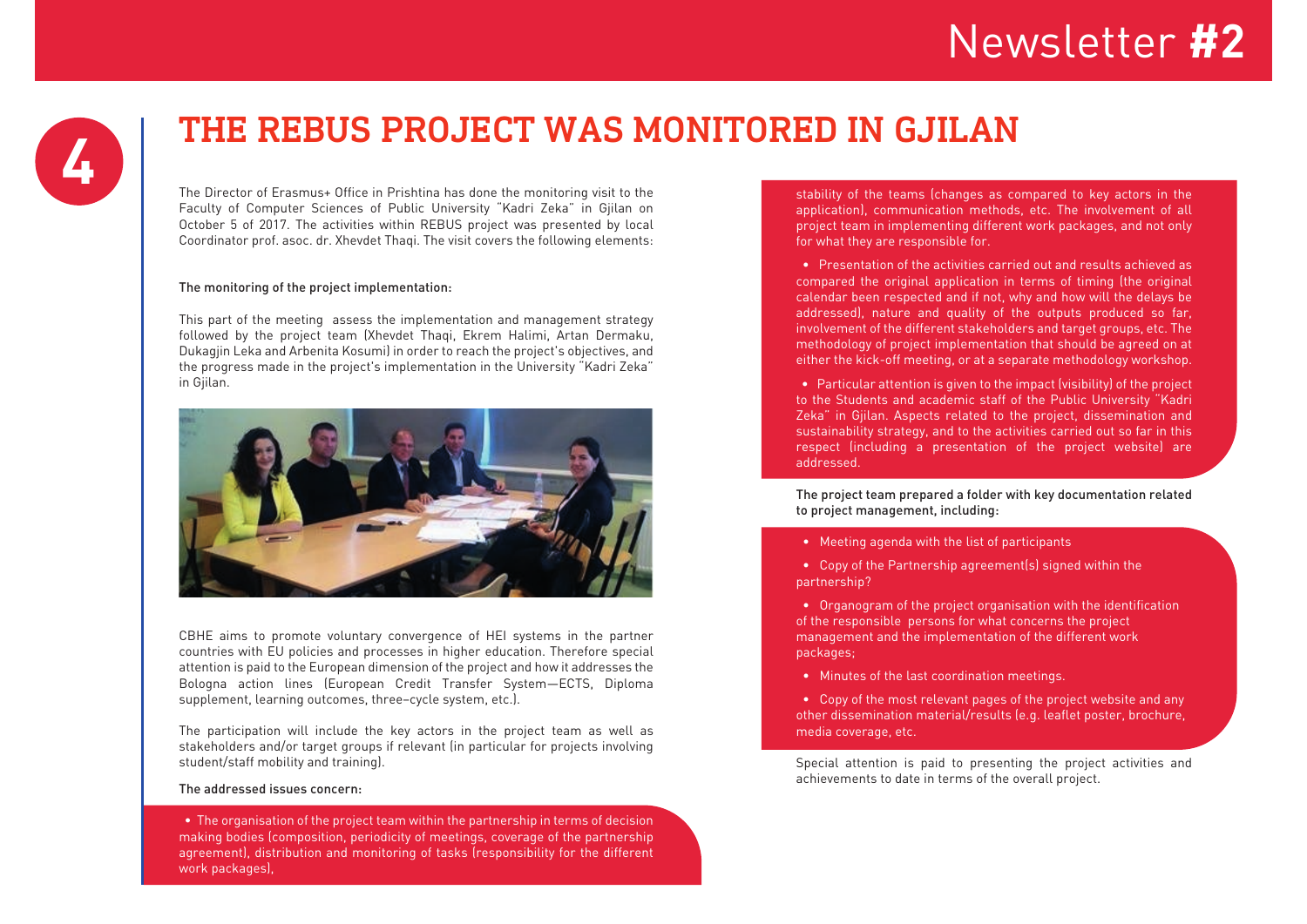## **5** THE REBUS PROJECT **6** WAS MONITORED IN NOVOSIBIRSK

In early November, 2017, our university received a notification that SibSUTIS will be visited by the Deputy Director of National Erasmus+ Office in Russia, Anna Muraveva. The purpose of such annual visits is to monitor the implementation of the REBUS project by the Siberian State University of Telecommunications and Information Sciences.



The project coordinators in SibSUTIS prepared a presentation in which the goals and objectives, concrete results and compliance with the schedule were presented. The web site of the project is required to contain up-to-date information, it must be updated regularly and reflect specific results.

Mrs. Muraveva was interested in the project management plan: how often the coordination council meets, what issues are discussed, how remote interaction is built, how the quality of the developed training programs is ensured.

The evaluator was especially interested in the equipment procurement procedure and in disseminating information about the project - on what resources, web sites, portals, the information about the project is placed.

SibSUTIS was greatly assisted by the European coordinator of the project - Branko Vucijak, who was constantly in touch with Novosibirsk and provided timely information to the evaluator.

During the monitoring of the project, the quality of its impleme- ntation and the full compliance with the schedule of work was highly appreciated at SibSUTIS.

## THE STATE OF ENTREPRENEURSHIP AND INNOVATIVENESS

### IN MONTENEGRO (CONFERENCE PAPER)

This paper is focused on the results of research in the field of entrepreneurship and innovativeness in Montenegro, realized through REBUS project.



The international conference Quality Fest 2017 is organized by the University of East Sarajevo, Faculty of Mechanical Engineering. The conference was held on the Olympic mountain Jahorina, 26-28.10.2017. In the context of Quality Fest 2017 were organized six conferences:

- 1st National Conference on Quality of Bosnia and Herzegovina
- 1st International Conference for Quality Research (B&H)
- 44th National Conference on Quality of Serbia
- 11th International Quality Conference (Serbia)
- 21st SQM 2017 (Montenegro)
- 11th International Conference ICQME (Montenegro)

There were more than 80 participants, with 54 papers, from 11 different countries. Paper "THE STATE OF ENTREPRENEURSHIP AND INNOVATIVENESS IN MONTENEGRO" by the authors Jelena Jovanović, Zdravko Krivokapić, Sanja Peković and Aleksandar Vujović, from the University of Montenegro, was presented at the conference. The paper focused on the results of research in the field of entrepreneurship and innovativeness in Montenegro, realized through Erasmus + REBUS project. Through this paper the REBUS project was promoted to all participants at the Conference. The paper is also published in the Conference Proceedings.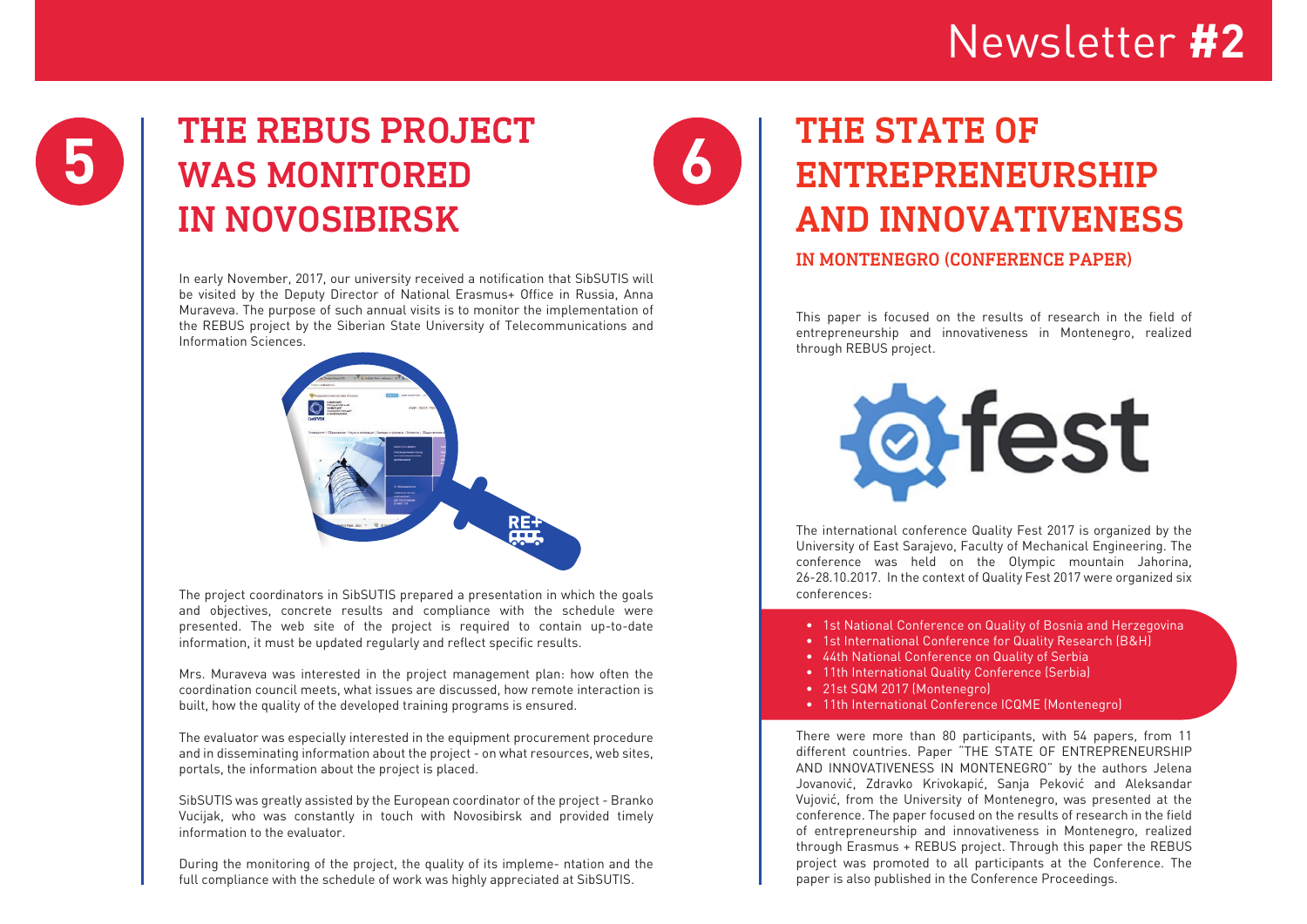## **7** THE REBUS COMPETENCE-BASED ENTREPRENEURSHIP

### LEARNING APPROACH AT MASTER STUDY IN VOLGA TECH

First 14 students were admitted to the international master program "International Cooperation in the Forestry and Nature Management" (in Russian) at the Institute of "Forestry and Nature Management" of Volga Tech. The curriculum of the program is designed to train students for the international relations and companies. The program is based on teaching methods for a comprehensive analysis of the development of international cooperation in the field of forestry and nature management.



Important element of their master study is going to be the REBUS Competencebased entrepreneurship learning approach:

Contribute to development of entrepreneurship learning activities, contribute to entrepreneurship competence inventory, reference systems and framework, as well as to creation of learning objects and modules.

The magistrates are citizens of the Russian Federation and the Republic of Uzbekistan. The master students will take training in the countries of the European Union, in the framework of REBUS, in a project oriented way, and after all, their acquired key competences will be validated, together with their supervisors.



### SOFTWARE AND HARDWARE (PC) PROCUREMENT FOR REBUS PROJECT



#### Note: This procurement process is closed.

The University of Sarajevo (Faculty of Mechanical Engineering) has been carrying out the project: "REBUS (REady for BUSiness -Integrating and validating practical entrepreneurship skills in engineering and ICT studies)" in the framework of the ERASMUS+ programme.

For this project the University of Sarajevo was tendering total of 210 computers, 15 desktop and 15 notebook computers for each of the seven partners from Albania (2 universities), Bosnia and Herzegovina (2 universities), Kosovo (2 universities) and Montenegro (1 university). Each of these seven partners, will thus have a fully equipped laboratory with 15 desktop computers, for an open learning environment with validation software, and additionally 15 notebook computers with the same software environment, aimed to be used as mobile laboratory and more specifically for the project purposes of training of the most advanced students during their visits to partners from programme countries. Tender documents were published on 29.9.2017. with Announcement number: 3129-1-1-212-3-5/17 on the website www.ejn.gov.ba.

Both partners from Russia also purchase the equipment (15 desktop and 15 notebook computers for each of partners) but in a separate procedure.

The equipment for all nine partners should be delivered by the end of February next year.

For this project, University of Sarajevo, was also tendering 270 licenses (for nine partners from partner countries, 30 licenses for each), for an open learning environment which is multilingual and multifunctional and provides a seamless learning space consisting of an LMS, e-portfolio and connected validation software. The software will contribute to fully equipped laboratory for an open learning environment with validation software. Tender documents were published on 29.9.2017 with Announcement number: 3129-1-1-213-3-6/17 on the website www.ejn.gov.ba.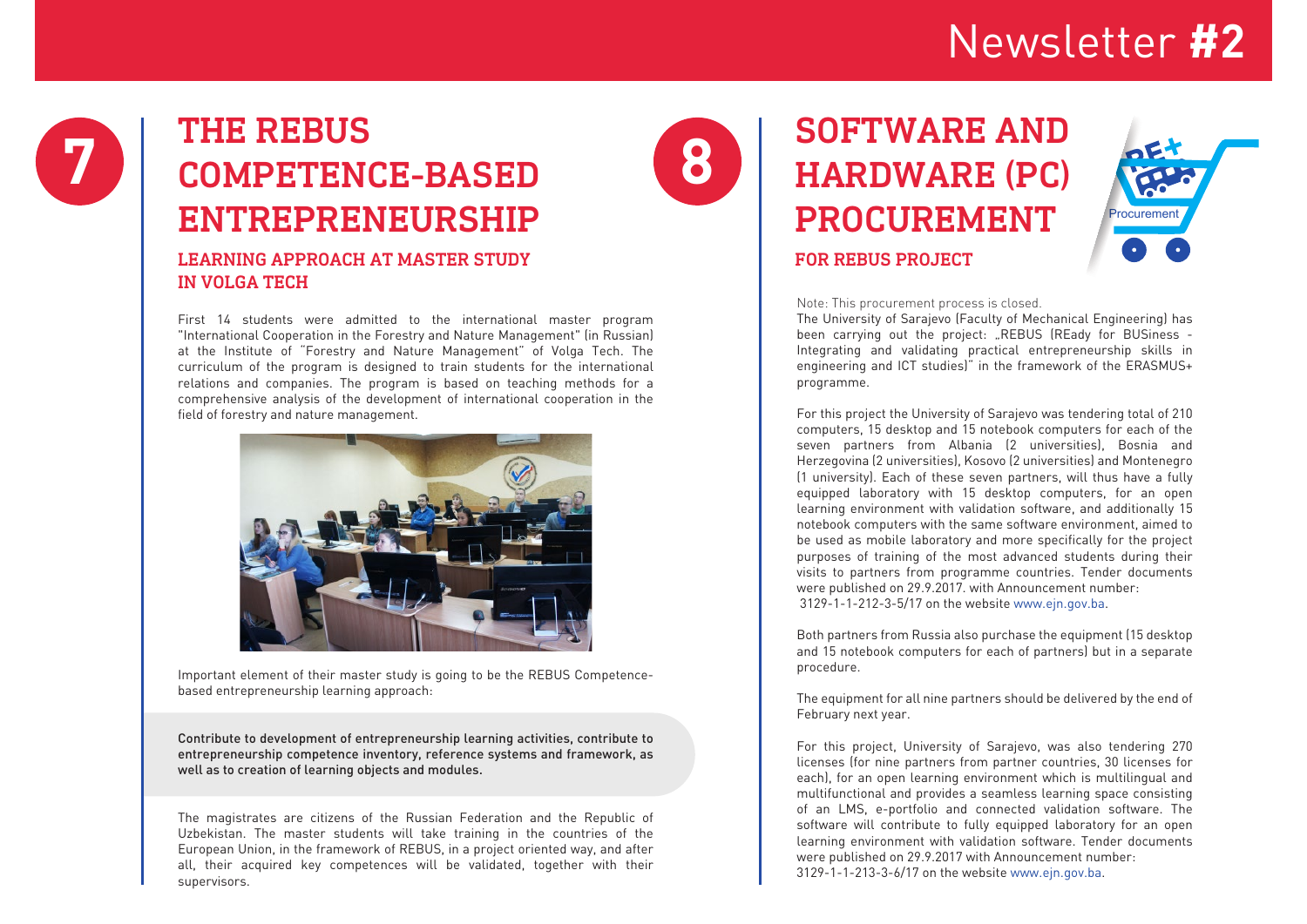## **9** EACEA INSTITUTIONAL VISIT TO UNIVERSITY OF MONTENEGRO

The European Commission and its Education, Audiovisual and Culture Executive Agency (EACEA) have developed a comprehensive field monitoring policy that places special emphasis on the sustainability of the projects and on dissemination and exploitation of the results. During the visit and monitoring, some of the Tempus and Erasmus projects were presented. The REBUS project was presented by Prof. Jelena Jovanović.

Programme of the visit included general introductory meeting with the university management (Rector, Vice-rector for International Relations, Vice-rector for Academic Affairs, etc.), administration and project coordinators. It also included meeting with university units deans, horizontal services involved in the internationalization activities of UoM (students Parliament, Library, Center for Information System), visit to IRO, QA office and Department of Finance, as well as meetings with students and other internal or external stakeholders.

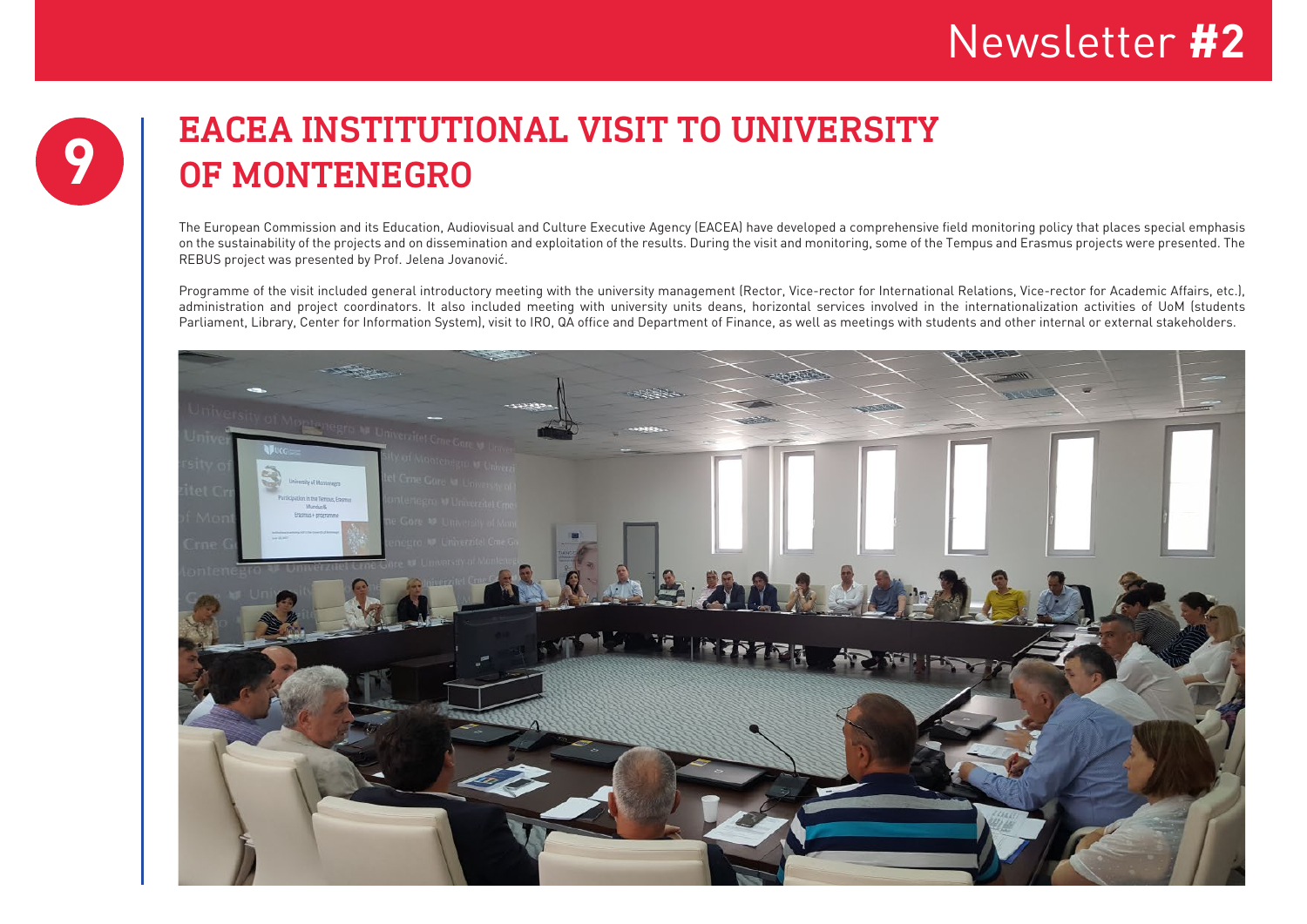## **10** SECOND STEERING COMMITTEE MEETING IN SARAJEVO

The second Steering Committee Meeting of REBUS project was held at the University of Sarajevo (Mechanical Engineering faculty), Sarajevo, Bosnia and Herzegovina on Jun 8 and 9, 2017. The Steering Committee Meeting was attended by representatives of the all 14 partners.



Registration of the participants of the Steering Committee Meeting was started at 9:00 am on the first day. The SC Meeting was opened by the Project manager, prof. dr. Branko Vučijak, at 9.30 am. After official opening and warm welcome to all participants prof. dr. Branko provided logistics information and presented Meeting agenda which is adopted.

Besides, during the first day of meeting the following activities took place:

 • WP 1 a: Research and needs analysis, presentation of the results of the online survey

 • WP 1 b: Research and needs analysis, presentation of the results of the partners' desk research based on the report related to:

- o Entrepreneurial situation, incl. contact partners, business connection o Entrepreneurial education in HE and other sectors
- o Degree of innovative learning approaches incl. learning technologies
- WP 1 b: results of the partners' desk research cont.

 • WP 1 c: Research and needs analysis: Presentation and Discussion of the desk research reports, presentation on interview template.

• Guidelines for finalizing drafted deliverables:

 o D1.2 Five national Research reports (based on desk research and interviews)

 o D1.3 Transnational research report (comprising national reports and online questionnaire)

• WP 2: Presentation of the learning and validation approach

 • WP 2: Competence-based entrepreneurship learning approach incl. validation, adoption of D2.3 Entrepreneurship competence definition, incoming tasks

 • WP 2: Competence-based entrepreneurship learning approach incl. validation, Guidelines for finalizing drafted deliverables D2.1 to D2.9

The working part of first day of the meeting ended at 6:00 pm. In the evening, the participants enjoyed joint dinner.

The second day of the second Steering Committee Meeting of REBUS project started at 9:30 am. During the second day of the meeting the following activities took place:

 • Update on equipment procurement process, discussion and next steps

 • WP3: Training and counselling of HE staff & WP4: Piloting, accreditation and certification, review on future activities and expectations from all partners

 • WP 6 Dissemination and exploitation, progress report and next tasks

- Final remarks
- Financial reporting obligations
- $\bullet$   $\Omega$   $\Delta$
- Conclusions, tasks & responsibilities, quality evaluation for the **SC** meeting

These activities were completed at 2:00 pm and the participants spent the rest of the day for joint shooting and team building activities.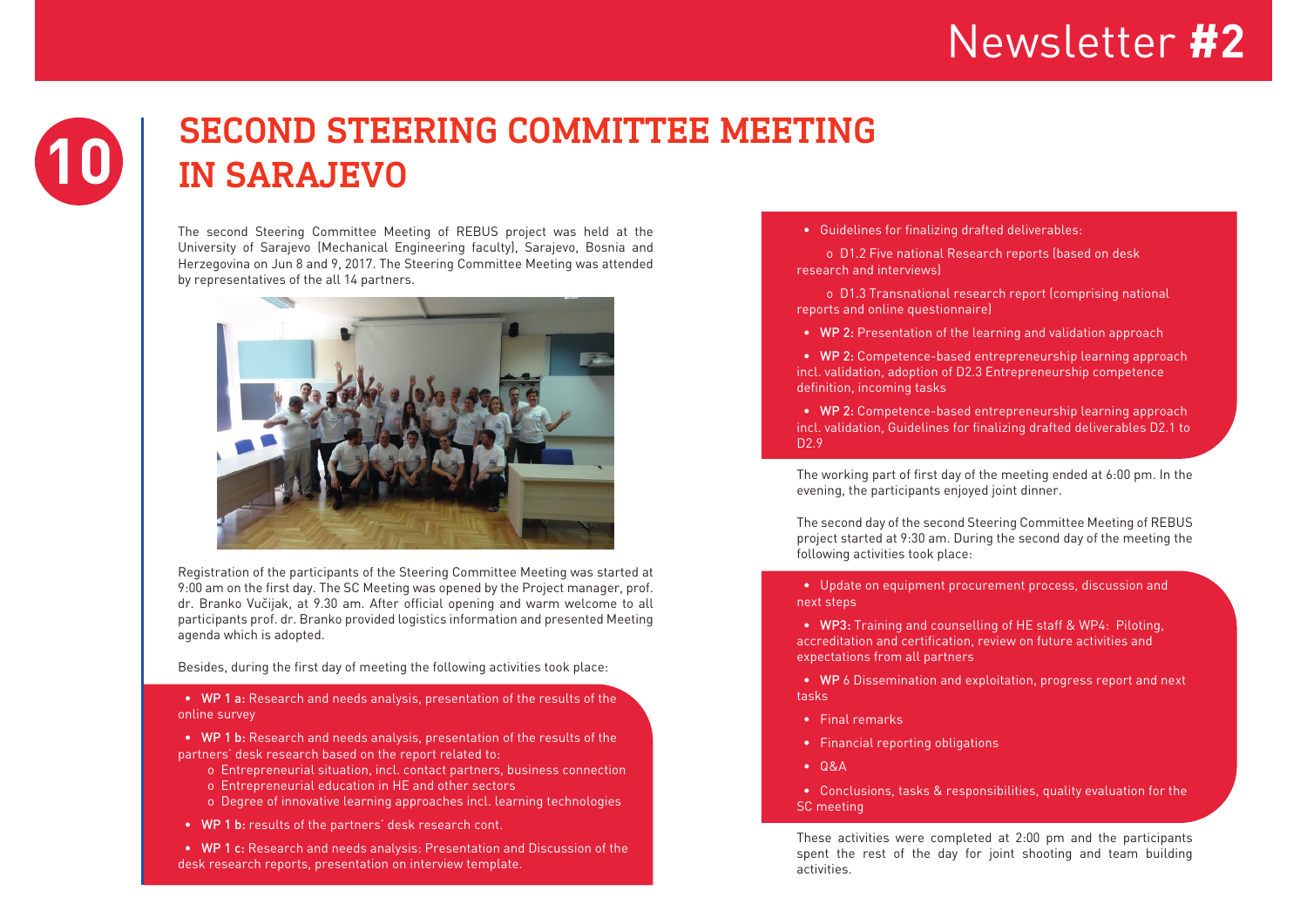

## IN MEDIA: SECOND STEERING COMMITTEE MEETING IN SARAJEVO

The second Steering Committee Meeting of REBUS project was held on Jun 8 and 9, 2017 at the University of Sarajevo (Mechanical Engineering faculty), Bosnia and Herzegovina. The representatives of 14 partner institutions attended the meeting. Many of news portals, television channels and radio stations in Bosnia and Herzegovina reported about the Project and the Meeting:

 • Rebus Project in TV show on BHT1 (BHT1 is a Bosnian national public mainstream TV channel operated by Radio and Television of Bosnia and Herzegovina - BHRT)

 • News about the Rebus project and the Meeting on TVSA portal (TVSA portal operated by Televizija Sarajevo)

 • News about the Rebus project and the Meeting on Avaz portal (Avaz portal operated by Dnevni avaz - the largest newspaper in Bosnia and Herzegovina).

 • News about the Rebus project and the Meeting on FENA.ba (Federal News Agency (FENA) was established by a regulation of the Government of the Federation of BiH in 2000 to supply news reports that hold significance for FBiH. FENA publishes around 250 news reports in official languages of BiH and in English language on a daily basis. FENA is convincingly the most cited source in media space of BiH).

 • News about the Rebus project and the Meeting on FENA.ba in English language.

- News about the Rebus project and the Meeting on Narod.ba.
- News about the Rebus project and the Meeting on business portal PoslovniSvijet.ba.

 • News about the Rebus project and the Meeting on students' portal studomat.ba.

 • Rebus Project in TV show on AlfaTV (AlfaTV operated by Dnevni avaz - the largest newspaper in Bosnia and Herzegovina).

 • News about the Rebus project and the Meeting on Faktor.ba.



## **12** REBUS PROJECT<br>
WAS PRESENTED IN THE TV SHOW "JUTRO ZA SVE"

REBUS project was presented on the TV show "Jutro za sve" (eng. "Morning for everyone"), which was broadcasted on 15th of Jun, 2017 on BHT1 (BHT1 is a Bosnian national public mainstream TV channel operated by Radio and Television of Bosnia and Herzegovina - BHRT). The picture and video coverage are available below.

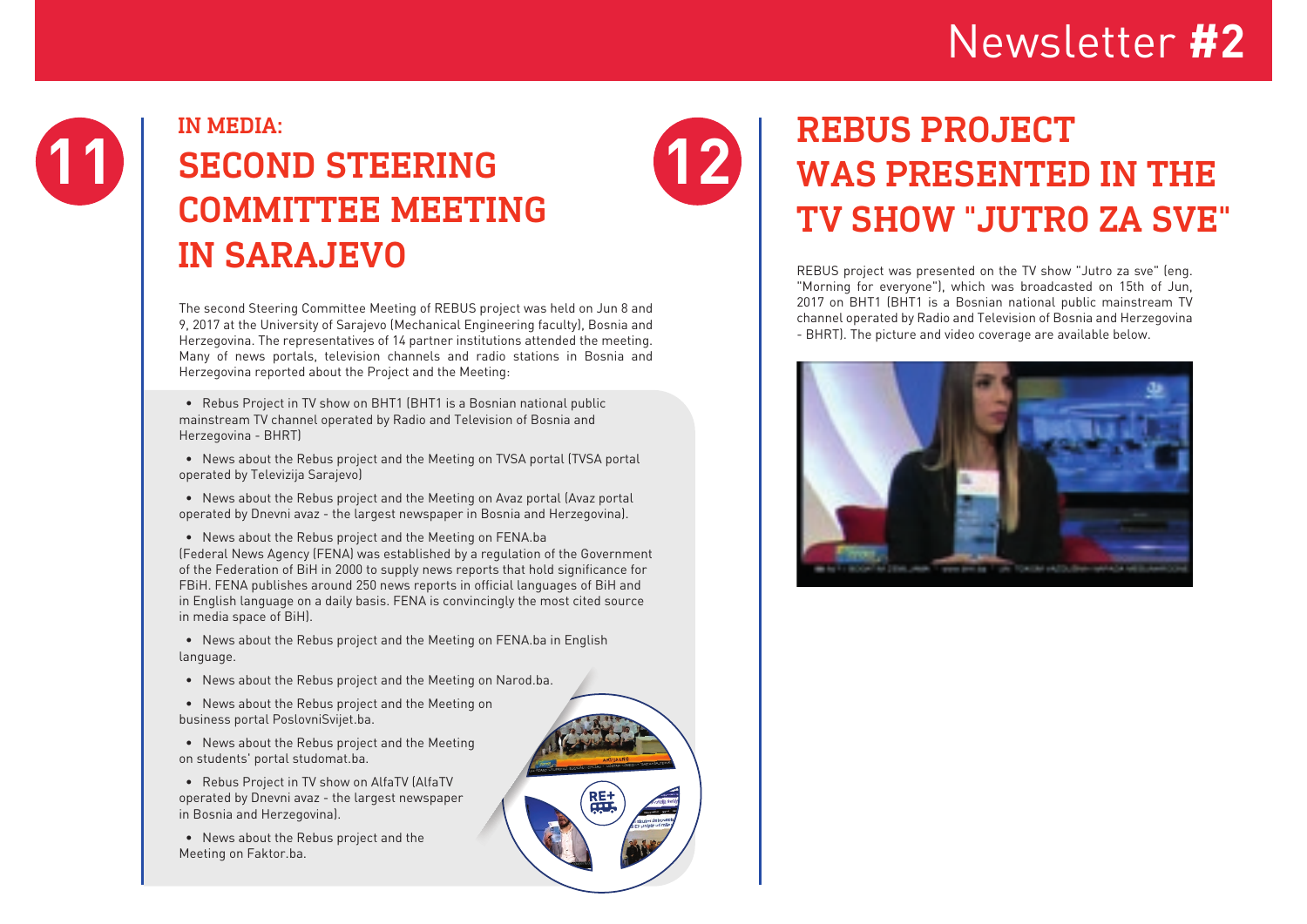

## **13** REBUS PROJECT WAS PRESENTED IN THE TV SHOW "NEŠTO NOVO"

REBUS project was presented on the TV show "NEŠTO NOVO" (eng. "Something new"), which was broadcasted on 9th of Jun 2017 on Alfa TV (Alfa TV channel operated by Dnevni avaz - the largest newspaper in Bosnia and Herzegovina). The picture and video coverage are available below.



### THE EXCHANGE OF IDEAS AND EXPERIENCES: REBUS PROJECT AND QIMSEE PROJECT

**14**

From 22nd to 24th of May, 2017 the project Quality Improvement Of Master Programs in Sustainable Energy and Environment (QIMSEE) organized a final conference on Higher Education for Sustainable Development in Sarajevo. The project aims to contribute to educating a national work force at WBC that has adequate innovative qualifications in the energy sector by building sustainable capacity of higher education institutions, and the final conference was the opportunity to further explore ideas for improvement of the education system and bring together industry, education and public sector.



The first conference day was devoted to developing of future skills in higher education, what was a good opportunity to exchange ideas and experiences with the REBUS project. REBUS project coordinator Branko Vučijak had an introductory presentation named "Building entrepreneurship skills in engineering studies" and later he moderated the morning panel discussion. Many conference participants, coming from Norway, Bosnia and Herzegovina, Croatia, FYR of Macedonia, Montenegro and Serbia, took active role in the discussion, thus providing added value also to the REBUS project.